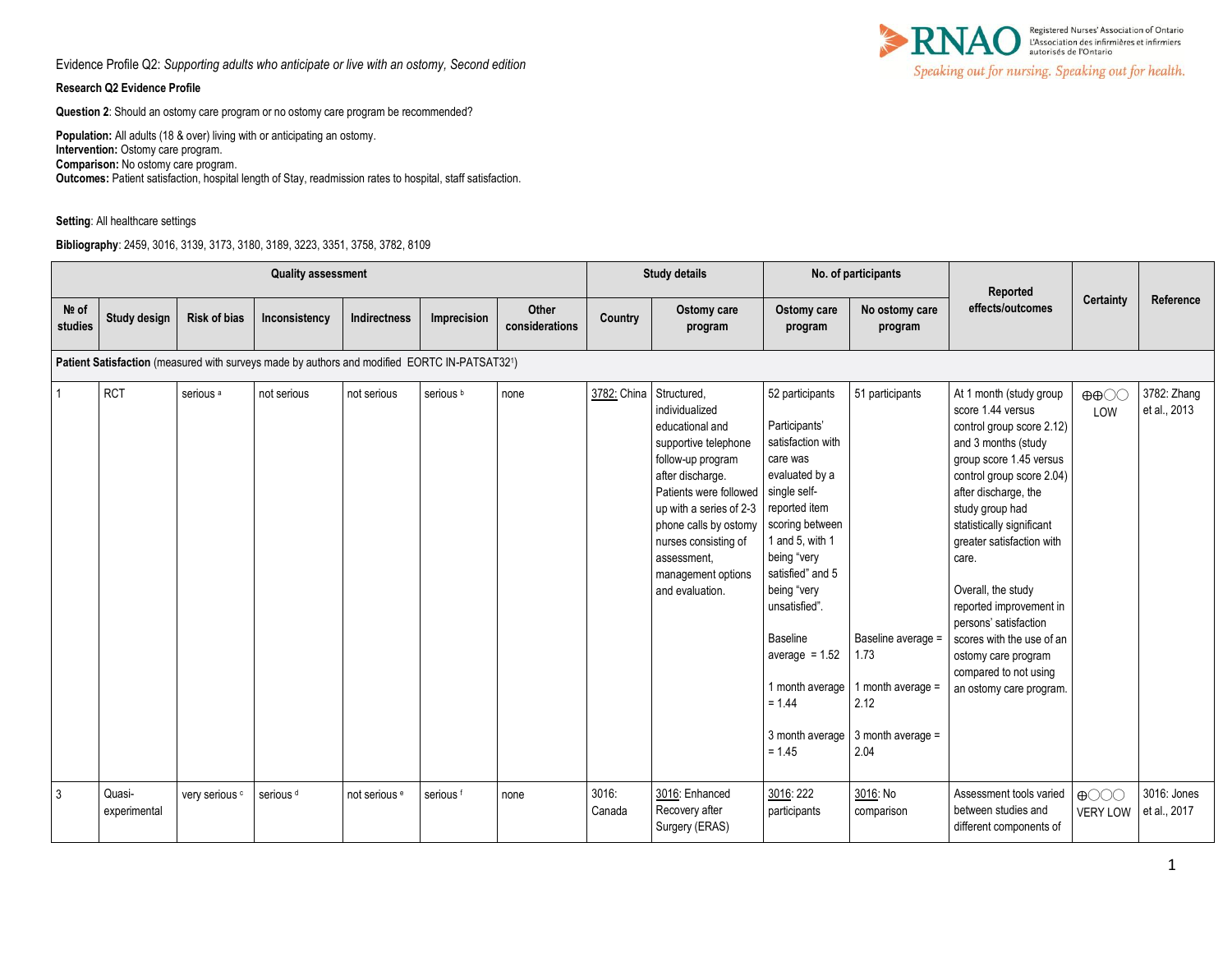

|                  | <b>Quality assessment</b> |                     |               |              |             |                         |                      | <b>Study details</b>                                                                                                                                                                                                        |                                                                                                                                                                                                                                                                                                                                                                                                               | No. of participants                                                                                                   | Reported                                                                                                                                                                                                                                                                                                                                |           |                                                    |
|------------------|---------------------------|---------------------|---------------|--------------|-------------|-------------------------|----------------------|-----------------------------------------------------------------------------------------------------------------------------------------------------------------------------------------------------------------------------|---------------------------------------------------------------------------------------------------------------------------------------------------------------------------------------------------------------------------------------------------------------------------------------------------------------------------------------------------------------------------------------------------------------|-----------------------------------------------------------------------------------------------------------------------|-----------------------------------------------------------------------------------------------------------------------------------------------------------------------------------------------------------------------------------------------------------------------------------------------------------------------------------------|-----------|----------------------------------------------------|
| Nº of<br>studies | <b>Study design</b>       | <b>Risk of bias</b> | Inconsistency | Indirectness | Imprecision | Other<br>considerations | Country              | Ostomy care<br>program                                                                                                                                                                                                      | Ostomy care<br>program                                                                                                                                                                                                                                                                                                                                                                                        | No ostomy care<br>program                                                                                             | effects/outcomes                                                                                                                                                                                                                                                                                                                        | Certainty | Reference                                          |
|                  |                           |                     |               |              |             |                         | 3180: US<br>3351: UK | pathway that included<br>pre-operative<br>education and<br>standard education<br>and information at<br>discharge.<br>3180: Education and<br>management protocol<br>with daily phone call<br>for 3 weeks after<br>discharge. | 93% satisfied<br>with discharge<br>information; 90%<br>felt ready for<br>discharge; 86%<br>saw their<br>surgeon at 6<br>weeks and 88%<br>were satisfied<br>with this follow-<br>up plan.<br>3180: 25/32<br>participants<br>completed the<br>patient<br>satisfaction<br>survey.<br>The average<br>score was 4.69<br>$(CI: 4.51-4.66)$<br>on a scale of 1-<br>5, with 1 being<br>poor and 5 being<br>excellent. | 3180:23<br>participants in a<br>historical control<br>cohort.<br>Participants'<br>satisfaction score<br>not provided. | ostomy care programs<br>were assessed for<br>satisfaction.<br>Overall, all studies<br>demonstrated positive<br>satisfaction rates for<br>most components of<br>ostomy care program<br>interventions. However,<br>it is important to note<br>that no studies had a<br>control group where<br>satisfaction was<br>assessed in usual care. |           | 3180: Iqbal et<br>al., 2017<br>3351: Edis,<br>2015 |
|                  |                           |                     |               |              |             |                         |                      | 3351: Multidisciplinary<br>team including stoma<br>care nurse specialists<br>providing ongoing<br>support for patients<br>from preoperative<br>consultation through<br>to their community<br>follow-up.                     | 3351:56<br>participants<br>completed<br>survey<br>Please refer to<br>tablef for survey<br>results.                                                                                                                                                                                                                                                                                                            | 3351: No<br>comparison                                                                                                |                                                                                                                                                                                                                                                                                                                                         |           |                                                    |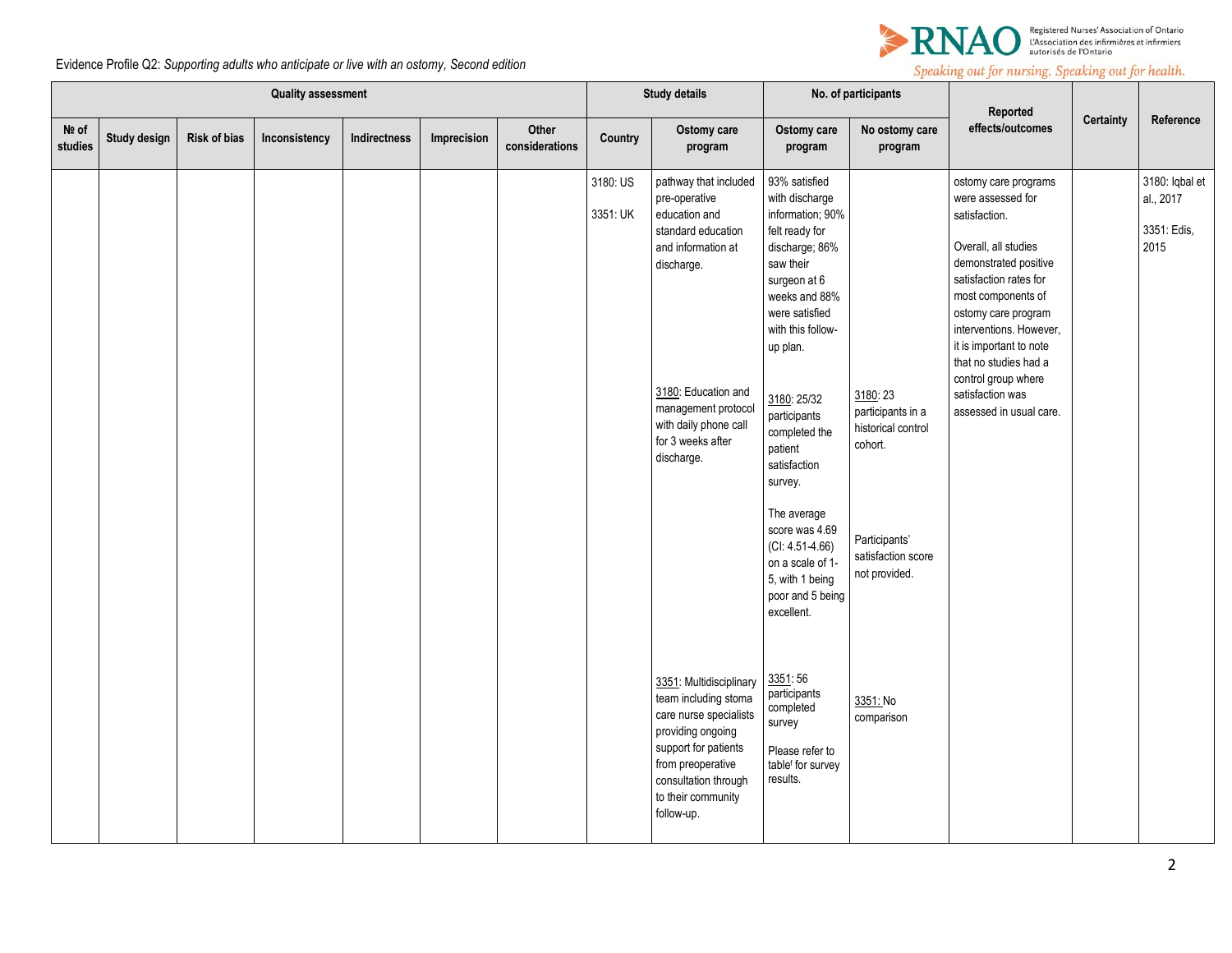

|                  | <b>Quality assessment</b>                      |                      |               |               |                      |                         | <b>Study details</b>                                 |                                                                                                                                                                                                                                                                                                                                                                                       | No. of participants                                                                                                                                                                             |                                                                                                                                                                             | Reported                                                                                                                                                                                                                                                                                                                                                 |                                    |                                                                                                                                                       |
|------------------|------------------------------------------------|----------------------|---------------|---------------|----------------------|-------------------------|------------------------------------------------------|---------------------------------------------------------------------------------------------------------------------------------------------------------------------------------------------------------------------------------------------------------------------------------------------------------------------------------------------------------------------------------------|-------------------------------------------------------------------------------------------------------------------------------------------------------------------------------------------------|-----------------------------------------------------------------------------------------------------------------------------------------------------------------------------|----------------------------------------------------------------------------------------------------------------------------------------------------------------------------------------------------------------------------------------------------------------------------------------------------------------------------------------------------------|------------------------------------|-------------------------------------------------------------------------------------------------------------------------------------------------------|
| Nº of<br>studies | Study design                                   | <b>Risk of bias</b>  | Inconsistency | Indirectness  | Imprecision          | Other<br>considerations | Country                                              | Ostomy care<br>program                                                                                                                                                                                                                                                                                                                                                                | Ostomy care<br>program                                                                                                                                                                          | No ostomy care<br>program                                                                                                                                                   | effects/outcomes                                                                                                                                                                                                                                                                                                                                         | <b>Certainty</b>                   | Reference                                                                                                                                             |
|                  | Hospital Length of Stay (measured objectively) |                      |               |               |                      |                         |                                                      |                                                                                                                                                                                                                                                                                                                                                                                       |                                                                                                                                                                                                 |                                                                                                                                                                             |                                                                                                                                                                                                                                                                                                                                                          |                                    |                                                                                                                                                       |
| $\mathbf{1}$     | Randomized<br>controlled trial                 | serious <sup>a</sup> | not serious   | not serious   | serious <sup>9</sup> | none                    | 3223:<br>Norway                                      | 3223: Enhanced<br>recovery after surgery<br>(ERAS) program<br>including peri-<br>operative information<br>and patient education                                                                                                                                                                                                                                                       | Participants = 61<br>Length of stay $=$<br>6 days                                                                                                                                               | Participants = 61<br>Length of stay = $9$<br>days                                                                                                                           | The median length of<br>stay was 6 days for<br>patients in ERAS group.<br>For the control group,<br>the median length of<br>stay was 9 days,<br>demonstrating a<br>difference of 3 fewer<br>days (LOS) for persons<br>in the ostomy care<br>program.                                                                                                     | $\oplus \oplus \odot \odot$<br>LOW | 3223: Forsmo<br>et al., 2016                                                                                                                          |
| $5\overline{5}$  | Quasi-<br>experimental                         | serious <sup>h</sup> | not serious   | not serious i | not serious i        | none                    | 3180, 8109,<br>3189, 2459:<br>US<br>3758:<br>Germany | 3180: Education and<br>management protocol<br>with daily phone call<br>for 3 weeks after<br>discharge<br>3758: Implementation<br>of clinical pathway for<br>enhanced recovery<br>with specific pre-op<br>management + post<br>op care<br>8109: ERAS program<br>with standardized<br>pathway that guided<br>perioperative<br>management,<br>anesthesia protocol<br>during surgery, and | 3180:32<br>participants with<br>an average LOS<br>of 3 days<br>3758:36<br>participants with<br>an average LOS<br>of 12.5 days<br>8109:279<br>participants with<br>an average LOS<br>of 4.1 days | 3180: 23 patients<br>with an average<br>LOS of 4.2 days<br>3758: 67 patients<br>with an average<br>LOS of 15 days<br>8109: 245 patients<br>with an average<br>LOS of 6 days | Among four of the five<br>studies, the LOS was 1<br>to 2.5 days fewer for<br>persons in the ostomy<br>care program compared<br>to those who were not in<br>an ostomy care program.<br>In one study, the median<br>length of stay was 4<br>days in the ostomy<br>program group and 5<br>days in the group that<br>were not in the ostomy<br>care program. | $\oplus \oplus \odot \odot$<br>LOW | 3180: Iqbal et<br>al., 2017<br>3758: Hardt et<br>al., 2013<br>8109: Sarin et<br>al., 2016<br>3189: Shah et<br>al, 2017<br>2459: Nagle<br>et al., 2012 |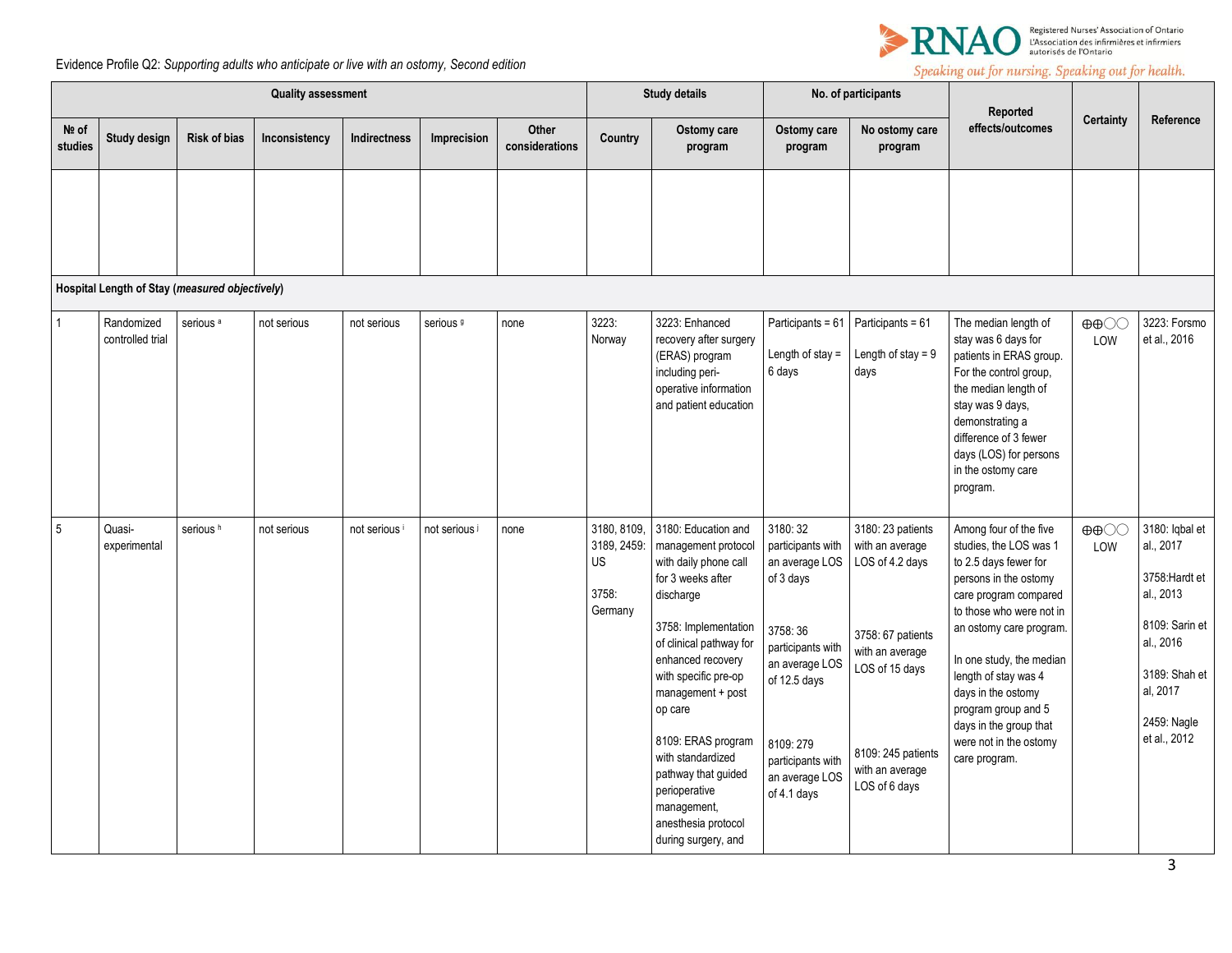

|                  | <b>Quality assessment</b>                            |                      |               |                          |                      |                         |                                                                    | <b>Study details</b>                                                                                                                                                                                                                                                                                          |                                                                                                                         | No. of participants                                                                                         | Reported                                                                                                                                                                                                                                   |                                          |                                                                                                                             |
|------------------|------------------------------------------------------|----------------------|---------------|--------------------------|----------------------|-------------------------|--------------------------------------------------------------------|---------------------------------------------------------------------------------------------------------------------------------------------------------------------------------------------------------------------------------------------------------------------------------------------------------------|-------------------------------------------------------------------------------------------------------------------------|-------------------------------------------------------------------------------------------------------------|--------------------------------------------------------------------------------------------------------------------------------------------------------------------------------------------------------------------------------------------|------------------------------------------|-----------------------------------------------------------------------------------------------------------------------------|
| Nº of<br>studies | Study design                                         | <b>Risk of bias</b>  | Inconsistency | <b>Indirectness</b>      | Imprecision          | Other<br>considerations | Country                                                            | Ostomy care<br>program                                                                                                                                                                                                                                                                                        | Ostomy care<br>program                                                                                                  | No ostomy care<br>program                                                                                   | effects/outcomes                                                                                                                                                                                                                           | Certainty                                | Reference                                                                                                                   |
|                  |                                                      |                      |               |                          |                      |                         |                                                                    | post-op instructions<br>for management<br>3189: Enhanced<br>recovery protocol from<br>preadmission to<br>discharge<br>2459: Standardized<br>patient education tools<br>peri-operatively and<br>discharged with flow<br>sheets, supplies for<br>recording<br>intake/output, and<br>visiting nurses<br>services | 3189: 324<br>participants with<br>median LOS of<br>4 days<br>2459:42<br>participants with<br>average LOS of<br>6.6 days | 3189: 383 patients<br>with median LOS of<br>5 days<br>2459: 161 patients<br>with average LOS<br>of 7.5 days |                                                                                                                                                                                                                                            |                                          |                                                                                                                             |
|                  | Readmission Rates to Hospital (Measured objectively) |                      |               |                          |                      |                         |                                                                    |                                                                                                                                                                                                                                                                                                               |                                                                                                                         |                                                                                                             |                                                                                                                                                                                                                                            |                                          |                                                                                                                             |
|                  | Randomized<br>Controlled<br>Trial                    | serious <sup>a</sup> | not serious   | not serious              | serious <sup>k</sup> | none                    | 3223:<br>Norway                                                    | 3223: Enhanced<br>recovery after surgery<br>(ERAS) program<br>including peri-<br>operative information<br>and patient education                                                                                                                                                                               | 13/61                                                                                                                   | 11/61                                                                                                       | For every 100 people in<br>an ostomy care program,<br>3 more will be<br>readmitted (ranges from<br>8 fewer to 26 more).                                                                                                                    | $\oplus \oplus \bigcirc \bigcirc$<br>LOW | 3223: Forsmo<br>et al., 2016                                                                                                |
| $\overline{7}$   | Quasi-<br>experimental                               | serious <sup>1</sup> | not serious m | not serious <sup>n</sup> | not serious o        | none                    | 2459<br>3139, 3173,<br>3180, 3189,<br>8109: USA<br>3758<br>Germany | 2459: Pre-op<br>education, post-op<br>education, follow-up<br>visits                                                                                                                                                                                                                                          | 2459: Any<br>readmission:<br>9/42<br>Readmission<br>due to<br>dehydration:<br>0/42                                      | 2459: Any<br>readmission:<br>57/161<br>Readmission due<br>to dehydration:<br>25/161                         | 2459: For every 100<br>people in an ostomy<br>care program, 14<br>fewer will be<br>readmitted (ranges<br>from 23 fewer to 4<br>more).<br>2459: For every 100<br>people in an ostomy<br>care program, 15 fewer<br>people will be readmitted | $\oplus \oplus \bigcirc \bigcirc$<br>LOW | 2459 (Q1):<br>Nagle et al.<br>(2012)<br>3139:<br>Hardiman,<br>Reames,<br>McLeod, &<br>Regenbogen<br>(2016)<br>3173: Shaffer |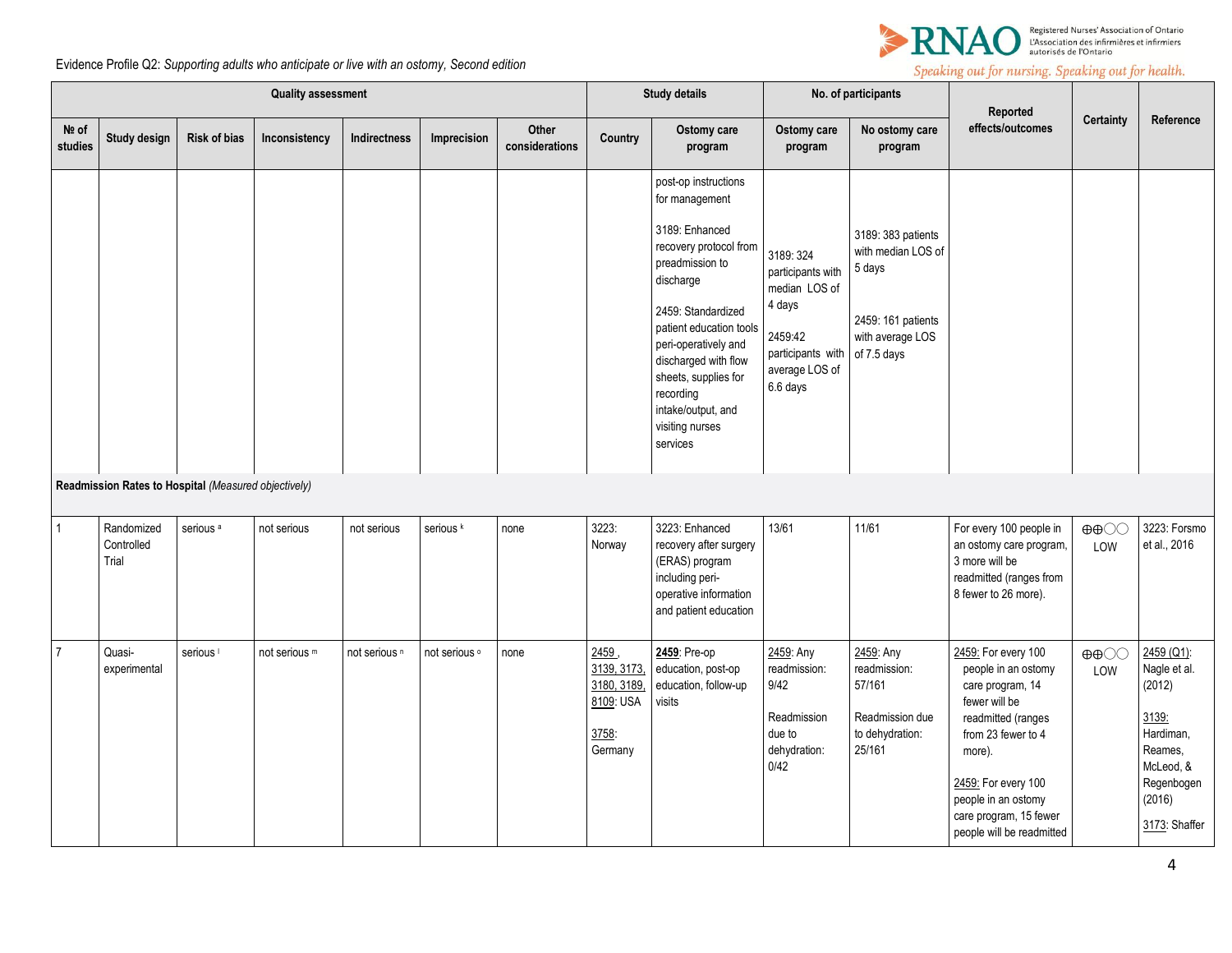

|                  | <b>Quality assessment</b> |                     |               |              |             |                         |         | <b>Study details</b>                                                                                                              |                        | No. of participants       | Reported                                                                                                                                    |                  |                                                                            |
|------------------|---------------------------|---------------------|---------------|--------------|-------------|-------------------------|---------|-----------------------------------------------------------------------------------------------------------------------------------|------------------------|---------------------------|---------------------------------------------------------------------------------------------------------------------------------------------|------------------|----------------------------------------------------------------------------|
| Nº of<br>studies | Study design              | <b>Risk of bias</b> | Inconsistency | Indirectness | Imprecision | Other<br>considerations | Country | Ostomy care<br>program                                                                                                            | Ostomy care<br>program | No ostomy care<br>program | effects/outcomes                                                                                                                            | <b>Certainty</b> | Reference                                                                  |
|                  |                           |                     |               |              |             |                         |         | 3139: Post-op<br>education using<br>patient-centered                                                                              | 3139: 21 / 105         | 3139:23/70                | due to dehydration<br>(ranges from 16 fewer to<br>3 more).<br>3139: For every 100                                                           |                  | et al. (2017)<br>3180: Iqbal et<br>al. (2017)<br>3189: Shah et             |
|                  |                           |                     |               |              |             |                         |         | checklist<br>3173: Post-op<br>education, multiple<br>home visits after<br>discharge, telephone<br>follow-up                       | 3173:2 / 23            | 3173:5/24                 | people in an ostomy<br>care program, 13 fewer<br>people will be readmitted<br>(ranges from 21 fewer to<br>0 more).<br>3173: For every 100   |                  | al. (2017)<br>3758: Hardt et<br>al. (2013)<br>8109: Sarin et<br>al. (2016) |
|                  |                           |                     |               |              |             |                         |         | 3180: Post-op<br>education & daily<br>telephone call for first<br>21 days post<br>discharge                                       |                        |                           | people in an ostomy<br>care program, 12 fewer<br>people will be readmitted<br>(ranges from 19 fewer to<br>2 more).                          |                  |                                                                            |
|                  |                           |                     |               |              |             |                         |         | 3189: Enhanced<br>Recovery Protocol<br>with pre-op education,<br>post-op care,<br>telephone call within<br>72 hours, & follow-up  | 3180: 5 / 32           | 3180: 15 / 23             | 3180: For every 100<br>people in an ostomy<br>care program, 49 fewer<br>people will be readmitted<br>(ranges from 58 fewer to<br>28 fewer). |                  |                                                                            |
|                  |                           |                     |               |              |             |                         |         | clinic visit<br>3758: Implementation<br>of clinical pathway for<br>enhanced recovery<br>with specific pre-op<br>management + post | 3189: 38 / 324         | 3189: 72 / 383            | 3189: For every 100<br>people in an ostomy<br>care program, 7 fewer<br>people will be readmitted<br>(ranges from 11 fewer to<br>2 fewer).   |                  |                                                                            |
|                  |                           |                     |               |              |             |                         |         | op care<br>8109:ERAS program<br>with pre-op + post op<br>education                                                                |                        | 3758: 1/67                | 3758: For every 100<br>people in an ostomy<br>care program, 1 more<br>person will be readmitted<br>(ranges from 1 fewer to<br>28 more).     |                  |                                                                            |
|                  |                           |                     |               |              |             |                         |         |                                                                                                                                   | 3758: 1/36             |                           | 8109: For every 100<br>people in an ostomy                                                                                                  |                  |                                                                            |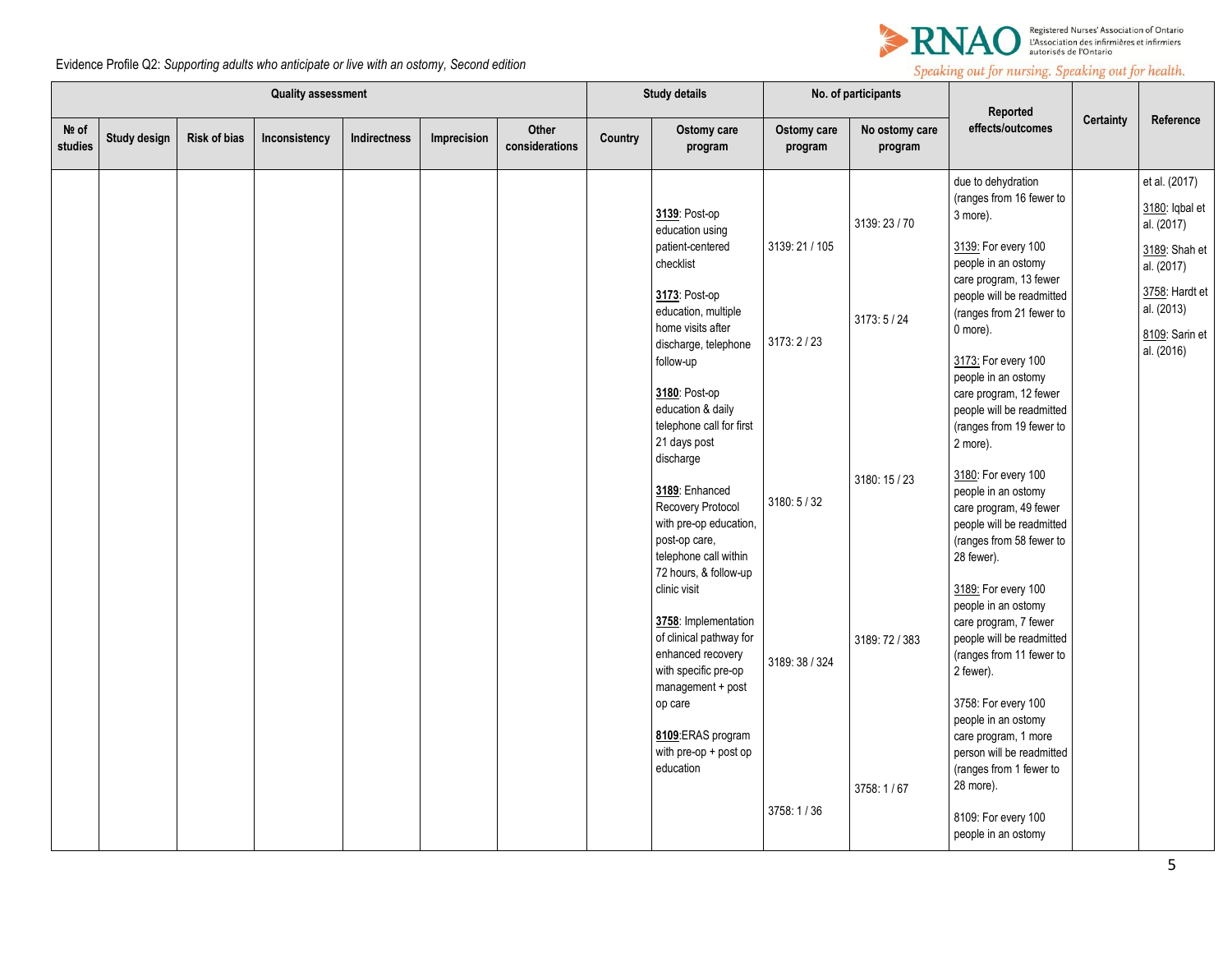

Speaking out for nursing. Speaking out for health.

| <b>Quality assessment</b> |              |                     |               |              |             |                         | <b>Study details</b> |                        | No. of participants    |                           | Reported                                                                                      |                  | Reference |
|---------------------------|--------------|---------------------|---------------|--------------|-------------|-------------------------|----------------------|------------------------|------------------------|---------------------------|-----------------------------------------------------------------------------------------------|------------------|-----------|
| Nº of<br>studies          | Study design | <b>Risk of bias</b> | Inconsistency | Indirectness | Imprecision | Other<br>considerations | Country              | Ostomy care<br>program | Ostomy care<br>program | No ostomy care<br>program | effects/outcomes                                                                              | <b>Certainty</b> |           |
|                           |              |                     |               |              |             |                         |                      |                        | 8109:29 / 279          | 8109: 64 / 245            | care program, 16 fewer<br>people will be readmitted<br>(ranges from 19 fewer to<br>10 fewer). |                  |           |

**1.** EORTC IN-PATSAT32: European Organisation for Research and Treatment of Cancer In-Patient Satisfaction 32-item survey

### **Explanations**

- a. Based on the Risk of Bias tool for Randomized Controlled Trials, this study had some serious concerns related to risk of bias due to limitations in how the study was conducted. The study was downgraded by 1
- b. Total number of participants in this study was 103, which is less than the optimal 400 participants. Participants were not blinded to the study and patient satisfaction is subjective outcome. The study downgraded by 1.
- c. Based on the ROBINS-I tool for quasi-experimental studies, the studies had very serious concerns related to risk of bias due to limitations in how the studies were conducted. We downgraded by 1.5.
- d. The data collection tools varied between all studies, therefore we downgraded by 0.5.
- e. All studies did not have a comparison group as per original systematic review research question. We downgraded by 0.25.
- f. Total number of participants in these studies was 333, which is less than the optimal 400 participants. The body of evidence downgraded by 1.

3351 – Survey results from 56 respondents

| <b>Before operation</b>                                      | After operation                                                | At home (management of stoma at home) | Stoma review clinic                                              |
|--------------------------------------------------------------|----------------------------------------------------------------|---------------------------------------|------------------------------------------------------------------|
| - 28/38 (74%) of patients reported receiving right amount of | -13/13 (100%) respondents stated that they were satisfied with | - 22/53 (42%) responded "very well"   | - Only 3 out of 56 participants attended and they were satisfied |
| information before their surgery.                            | how stoma specialist explained caring for stoma.               | - 23/53 (43%) "fairly well"           | with the outcome and length of consultation.                     |
|                                                              | - 22/55 (40%) respondents rated ward nurses as 5 or below out  | - 4/53 (43%) "okay"                   |                                                                  |
|                                                              | of 10 on satisfaction scale related to stoma care.             | - 4/53 (8%) "poorly".                 |                                                                  |

- g. Total number of participants in this study was 122, which is less than the optimal 400 participants. The study downgraded by 1.
- h. Based on the ROBINS-I tool for quasi-experimental studies, the studies had serious concerns related to risk of bias due to limitations in how the studies were conducted. We downgraded by 1.
- i. Study 8109 includes patients undergoing ostomy surgery as well as others receiving any colorectal surgery. We did not downgrade as we felt that the intervention and outcomes in relation to all colorectal surgeries were
- j. Total number of participants among 5 studies is 1, 592 and exceeds the optimal number of participants (400). We did not downgrade.
- k. The total number of events (persons who were readmitted) is less than the optimal number of events (300). We downgraded by 0.5.
- l. There were serious concerns related to risk of bias due to limitations in how the study was conducted. We downgraded by 1.
- m. Out of the 7 studies, 6 studies reported a statistically significant decrease in readmission rates with the use of an ostomy care program (p<0.05). Among the 6 studies, reduction in readmission rates ranged from 65% to showed consistent results.